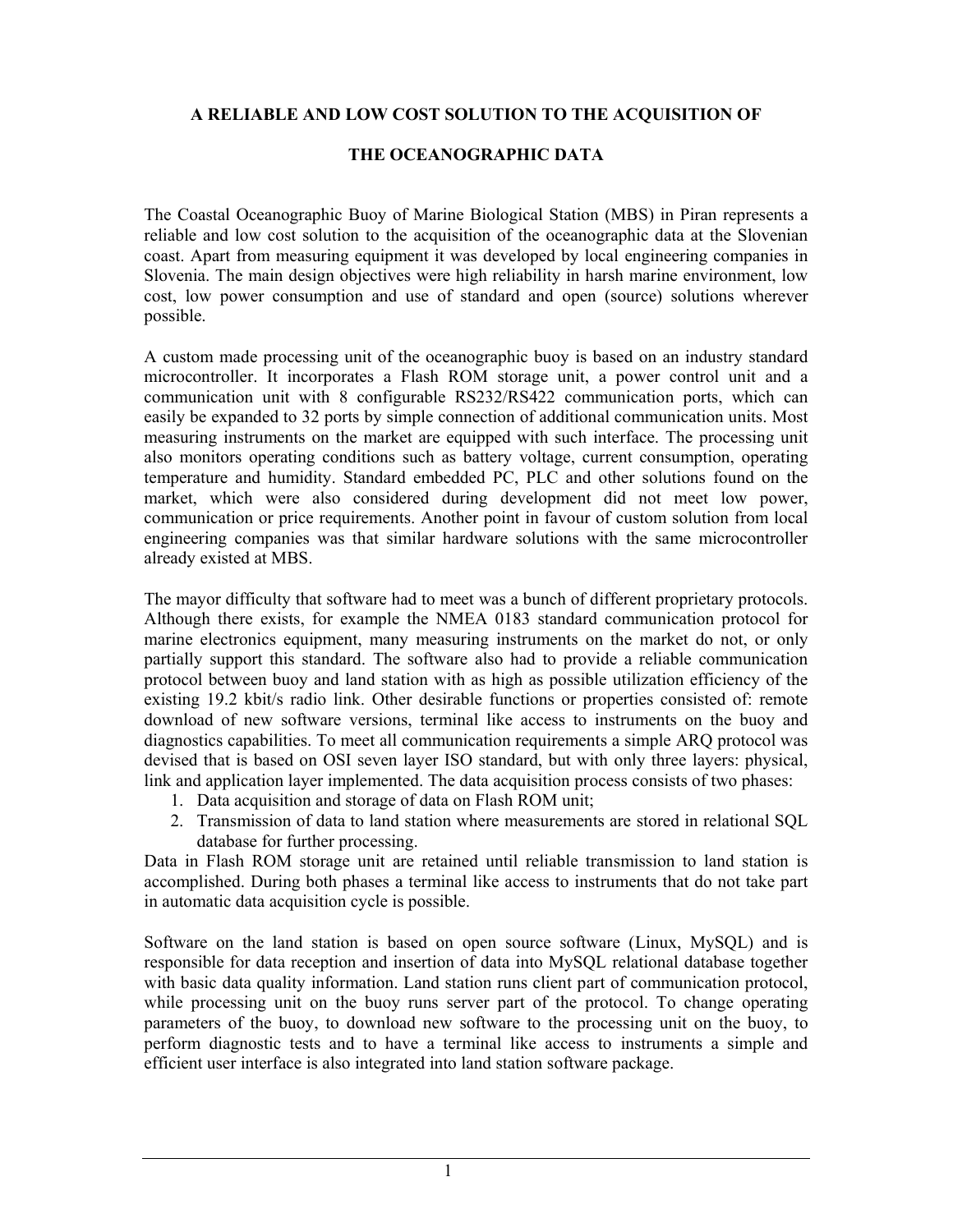In order to ease further upgrading and development all software was written in high-level languages (C, C++) with only some time critical parts of code in assembly language.

At the end it can be said that the Coastal Oceanographic Buoy installed at Marine Biological Station (MBS) in Piran has achieved its main design objectives:

- reliability,
- scalability,
- low cost,
- low power requirements,
- use of industry and open standards wherever possible and also
- simplicity.

Damjan Šonc M.Sc.

*Software for the buoy processing unit and land station was written by Damjan Šonc, University of Ljubljana, Faculty of Computer and Information Science, Slovenia.* 

*Hardware of the buoy processing unit was devised by company Ditel d.o.o., Koper, Slovenia.*